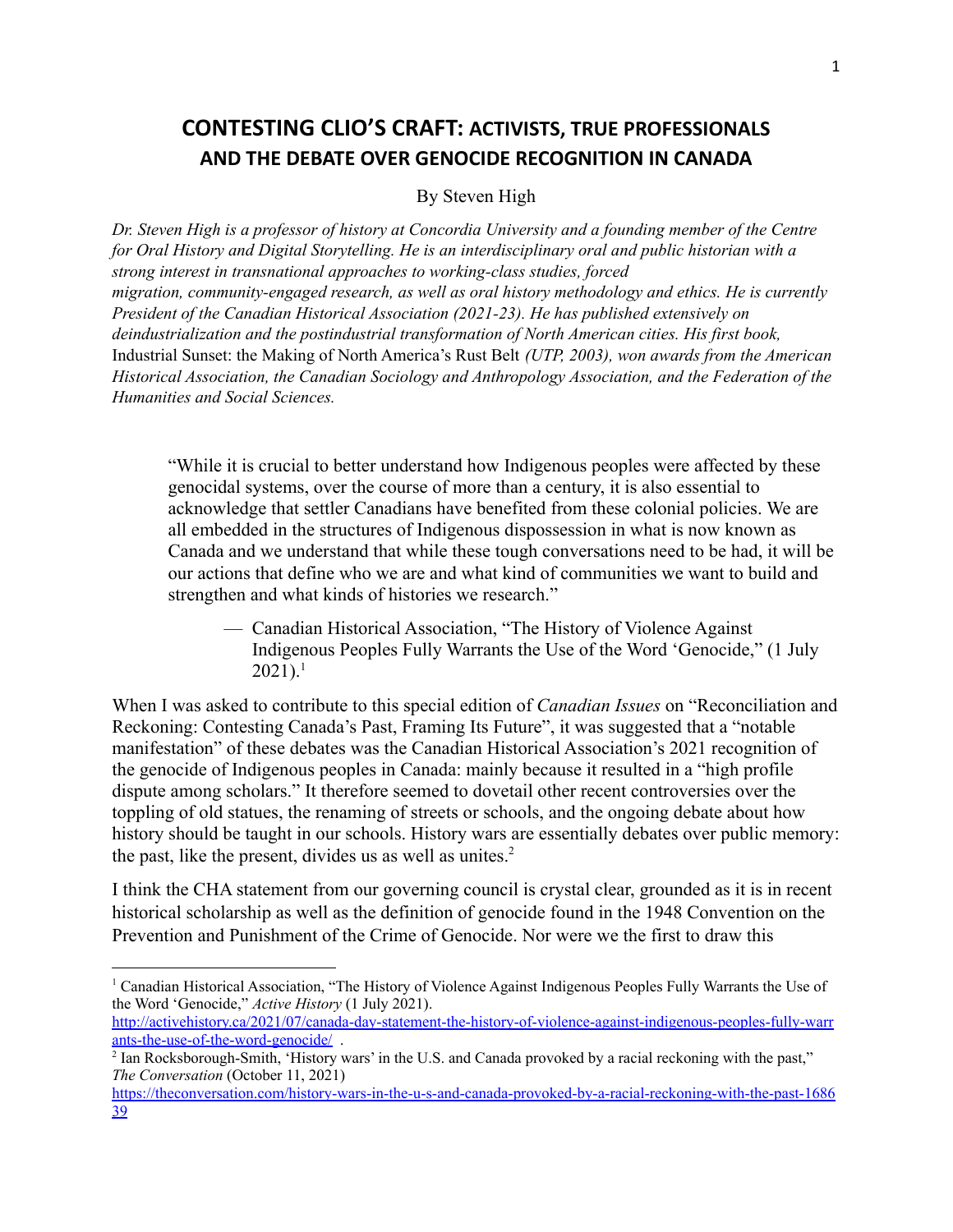conclusion. The Final Report of the National Inquiry into Missing and Murdered Indigenous Women and Girls as well as Canada's Truth and Reconciliation Commission on residential schools both concluded that genocide occurred, though the TRC couched this in terms of "cultural genocide" — a distinction that does not exist under the UN definition.

Even so, it is no easy thing to recognize genocide in one's own country. It is far easier to recognize it in some distant place, historically perpetrated by somebody else. Nobody here batted an eye a year earlier when the CHA wrote a strong statement in support of a Canadian-based historian of Poland who was being prosecuted in that country for telling an uncomfortable truth about complicity in the Holocaust that enraged nationalists there.

Fundamentally, our responsibility, as professional historians, is to ask the difficult questions and speak the hard truths even when they make people feel uncomfortable.

And yet, the 53 signatories of the open letter published in *The Dorchester Review* protesting the CHA's Canada Day Statement took strong exception to the recognition of the genocide of Indigenous people in Canada, suggesting that we had somehow violated the "ethics and values of historical scholarship" and thus "fundamentally broken the norms and expectations of professional scholarship." For them, the CHA was "acting as an activist organization and not as a professional body of scholars. The turn is unacceptable to us." No matter that only five of the signatories were actually members of the CHA. They went on to say that the association "should honour its best traditions and act as a truly professional organization that stands unreservedly for the protection of objectivity, doubt, debate."<sup>3</sup>

This is very strong language, to say the least.

The signatories of the protest letter represent an interesting confluence of Canadian and Québec *nationalist* historians, mostly of an older generation, long retired, with only a few with recognized subject expertise on Indigenous history or settler colonialism amongst them. Many were heavily invested in the history wars of the 1990s which pitted some military and political historians against some social historians. These wars raged mostly before my time in the academy (and I am 54 years old). The signatories are also white, even though the demographics of the history discipline in Canada are changing (albeit belatedly). As always, who is in the conversation matters.<sup>4</sup>

As historians, we regularly look at such patterns to help us understand the underlying logic of what is going on. So, too, here.

<sup>3</sup> Open Letter, "Historians Rally vs. 'Genocide' Myth," *The Dorchester Review* (originally published 9 August 2021). https://www.dorchesterreview.ca/blogs/news/historians-rally-vs-genocide-myth. It was updated afterwards, but Twitter provides an effective timestamp for its original publication date. See also, Christopher Dummitt, "The Canadian Historical Association's fake 'consensus' on Canadian genocide" *National Post* (13 August, 2021). [https://nationalpost.com/opinion/christopher-dummitt-the-canadian-historical-associations-fake-consensus-on-canad](https://nationalpost.com/opinion/christopher-dummitt-the-canadian-historical-associations-fake-consensus-on-canadian-genocide) [ian-genocide](https://nationalpost.com/opinion/christopher-dummitt-the-canadian-historical-associations-fake-consensus-on-canadian-genocide) .

 $4$  For a balanced viewpoint on this point, see Ira Basen, "The past is present: What role should Canada's historians play in reconciliation? The question has proved surprisingly controversial," *Globe and Mail* (13 May 2022). [https://www.theglobeandmail.com/opinion/article-the-past-is-present-what-role-should-canadas-historians-play-in](https://www.theglobeandmail.com/opinion/article-the-past-is-present-what-role-should-canadas-historians-play-in/#comments) [/#comments](https://www.theglobeandmail.com/opinion/article-the-past-is-present-what-role-should-canadas-historians-play-in/#comments)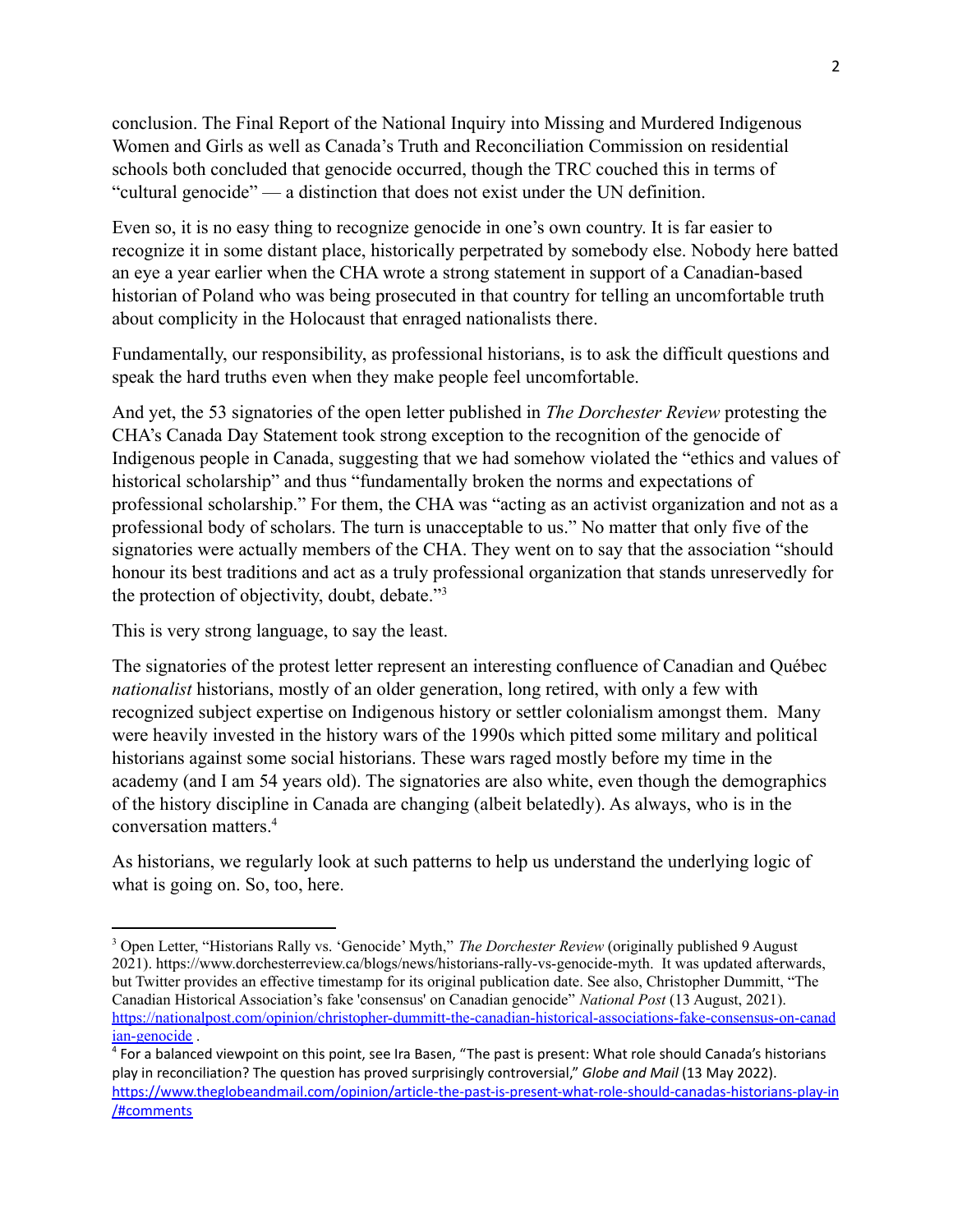My point is not to equate people with sweeping categories; that would be reductionist. But it is essential that we make visible underlying structures of power and exclusion. For example, to help my undergraduate history students at Concordia understand the deep structures of race in Canadian history, I regularly assign Constance Backhouse's *Colour-Coded* as my de facto textbook.<sup>5</sup> It is a brilliant book and it generates insightful and very thoughtful conversations about the underlying politics of the Canadian state and legal system. One of Backhouse's most effective strategies in showing how the legal system is highly racialized is to identify the race of the lawyers, judges, juries, and politicians each time they are mentioned. In effect, it means being constantly confronted by the whiteness of the system. It can be an abrasive experience for some white students unused to thinking of themselves in racialized terms.

Likewise, it seems to me that the collective profile of open letter signatories helps explain their heavy emphasis on objectivity and scholarly distance. In their bifurcated world of activists and true scholarly professionals, a real historian is detached, dispassionate and far removed from the history being examined. To be in close proximity to that history is to be politically compromised and at risk of being tarred as an "activist" or even worse: "woke" (whatever that means now). Yet nationalist historians in Canada and Québec have proven largely immune to accusations of "activism." That they get a pass is no coincidence.

On the genocide issue, historians of Indigenous origin are thus dismissed as "activists," while white historians are assumed to be disinterested and therefore more objective. These deeply entrenched assumptions need to be challenged for reasons that, I would hope, are obvious. See, for example, the strong response of seven influential Indigenous historians to the publication of the protest letter. 6

Personally, I believe the ideal of the detached scholar is an illusion that actively suppresses the fact that we are all socially and politically located in one way or another. Historians may study the past but we are part of the present. That is not to say that we don't constantly strive to be true to our historical sources: we do. An essential part of today's scholarship is a commitment to being highly reflexive and transparent about who we are and what we are doing.

And this is the rub. What concerns me most is not so much the contents of the open letter, though I think it misleading and over-the-top, as there is a genuine conversation to be had about the role of a professional association. It is their decision to publish it first on an online platform that has a history of mocking residential school survivors. There is simply no excuse for reproducing old photographs of seemingly happy Indigenous children playing in school yards and claiming that this somehow proves that the underlying violence is fake.<sup>7</sup> It is hateful stuff. As far as I can tell, nobody has owned the decision to publish there or felt the need to distance themselves.

<sup>5</sup> Constance Backhouse, *Colour-Coded: A Legal History of Racism in Canada, 1900-1950* (Toronto: University of Toronto Press, 1999).

<sup>6</sup> Shekon Neechie Board, "Open letter to the Council of the Canadian Historical Association and the Canadian Public," (13 August 2021).

[https://shekonneechie.ca/2021/08/13/open-letter-to-the-council-of-the-canadian-historical-association-and-the-canad](https://shekonneechie.ca/2021/08/13/open-letter-to-the-council-of-the-canadian-historical-association-and-the-canadian-public/) [ian-public/](https://shekonneechie.ca/2021/08/13/open-letter-to-the-council-of-the-canadian-historical-association-and-the-canadian-public/)

<sup>&</sup>lt;sup>7</sup> "More children forced to smile at gunpoint" Dorchester Review Tweet, <https://twitter.com/DorchesterRev/status/1410324712492834819>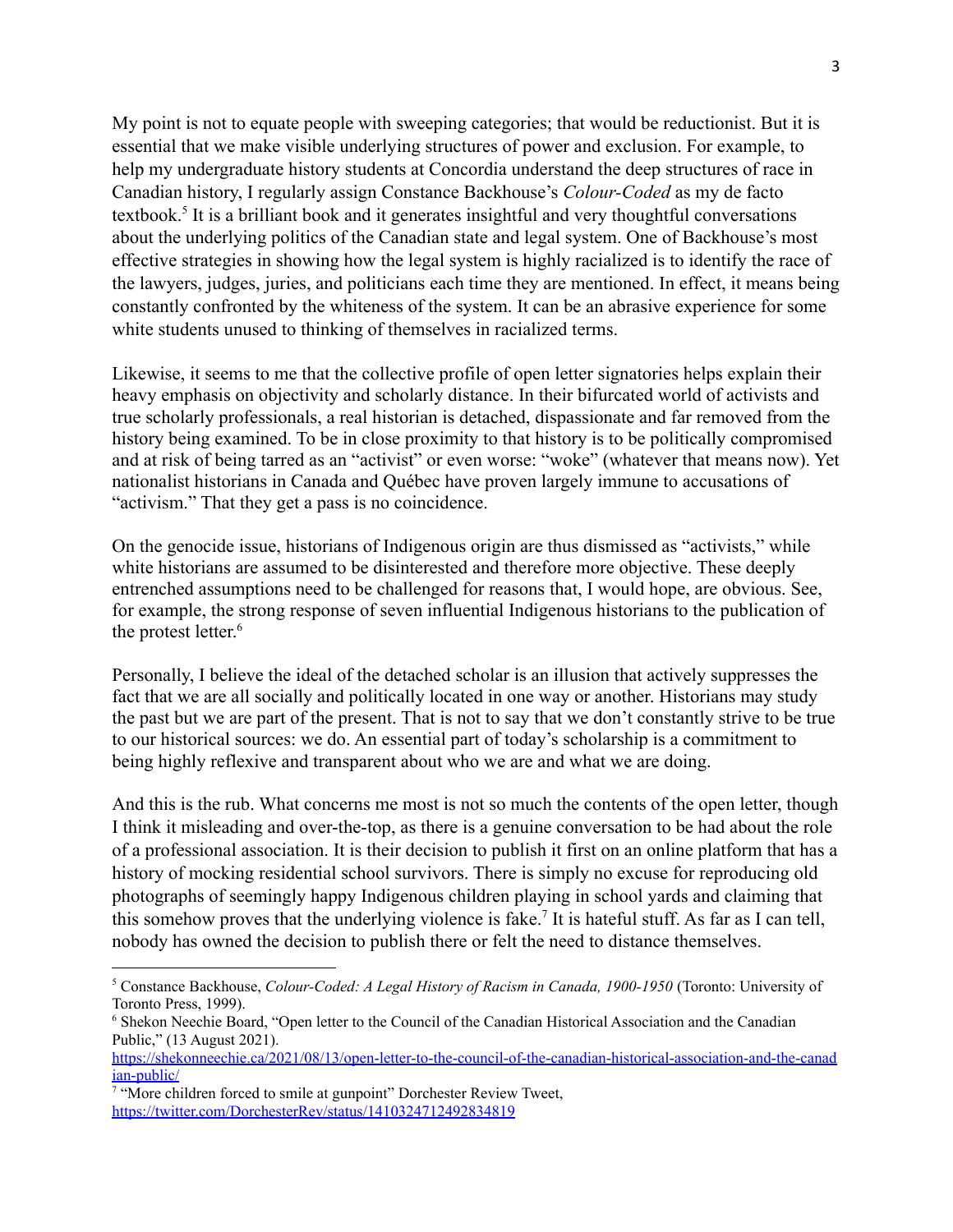Naturally, the *National Post* and other right-wing media outlets picked up the protest letter as it fit right into their long running culture war narrative.<sup>8</sup>

The driving force behind the open letter is Trent University's Chris Dummitt. I like him — he speaks his mind. In fact, I contributed a chapter to his 2009 co-edited volume, ironically entitled *Contesting Clio's Craft: New Directions and Debates in Canadian History*. <sup>9</sup> The premise of the book was that a new generation of historians was shaking up how we understood Canada's past.

Since then, Dummitt has spent a great deal of time campaigning against the lack of "viewpoint diversity" in the history discipline. He believes that university history departments are stacked with political progressives and this has threatened the academic freedom of those with more conservative political views. Last year, he presented a brief to Quebec's Commission indépendante sur la liberté académique where he called for legislation requiring universities to remain politically "neutral."<sup>10</sup> In our polarized times, the result of such a law would be anything but neutral in my opinion.

As I have written elsewhere, I am a firm believer in viewpoint diversity. My PhD advisor was a member of Canada's right-wing Reform Party. Though I did not share his politics, he was a great historian and we enjoyed discussing politics. I have also published across the old battle lines of the history wars throughout my career. But to speak of viewpoint diversity without taking seriously cultural diversity or the ways that the discipline itself is enmeshed in wider structures of power is shallow in my opinion. $11$ 

This year is the centenary of the Canadian Historical Association, which affords us a unique opportunity to step back and reflect collectively on disciplinary structures, key historiographical and methodological developments, the changing place of theory, and our ongoing relationships with wider publics as well as the communities we study. As Mount Allison University's Andrew Nurse recently wrote, the historian's craft is not frozen in time. Nurse believes we are now seeing "the reconsideration of Canadian narrative frameworks."<sup>12</sup> I agree with him. Across the humanities and social sciences, we are working hard to move beyond the extractive approaches of the past.

In part, this is a reflection of social movements forcing Canadians to reckon with the past in the present. It is also a product of changing demographics within the history discipline itself. A more socially diverse professoriate unsettles the kind of normalized assumptions about scholarship and the scholar's place in society that underpin the particular viewpoint expressed in the open letter.

<sup>9</sup> Christopher Dummitt and Michael Dawson, eds. *Contesting Clio's Craft: New Directions and Debates in Canadian History* (New York: Brookings Institute, 2009). <sup>8</sup> Barbara Kay, "Historical association's genocide statement 'brazenly unscholarly'" *National Post* 16 August 2021. https://nationalpost.com/opinion/barbara-kay-historical-associations-genocide-statement-brazenly-unscholarly

 $10$  Marie-Michèle Sioui, "La commission sur la liberté académique a invité un historien qui falsifiait ses recherches," *Le Devoir* 24 August 2021

<sup>&</sup>lt;sup>11</sup> For more see: Crystal Gail Fraser and Allyson Stevenson, "Reflecting on the Foundations of Our Discipline Inspired by the TRC: A Duty to Respond during This Age of Reconciliation," *Canadian Historical Review* 103, 1 (March 2022), 1-31. https://www.ledevoir.com/societe/627111/liberte-academique-la-liberte-illimitee-pour-les-idees-controversees.

<sup>12</sup> Andrew Nurse, "Reflections and Conjectures: Postcolonial Historical Practices," *Scholarly and Research Communication*, 12, 1 (2021), 12 pp.